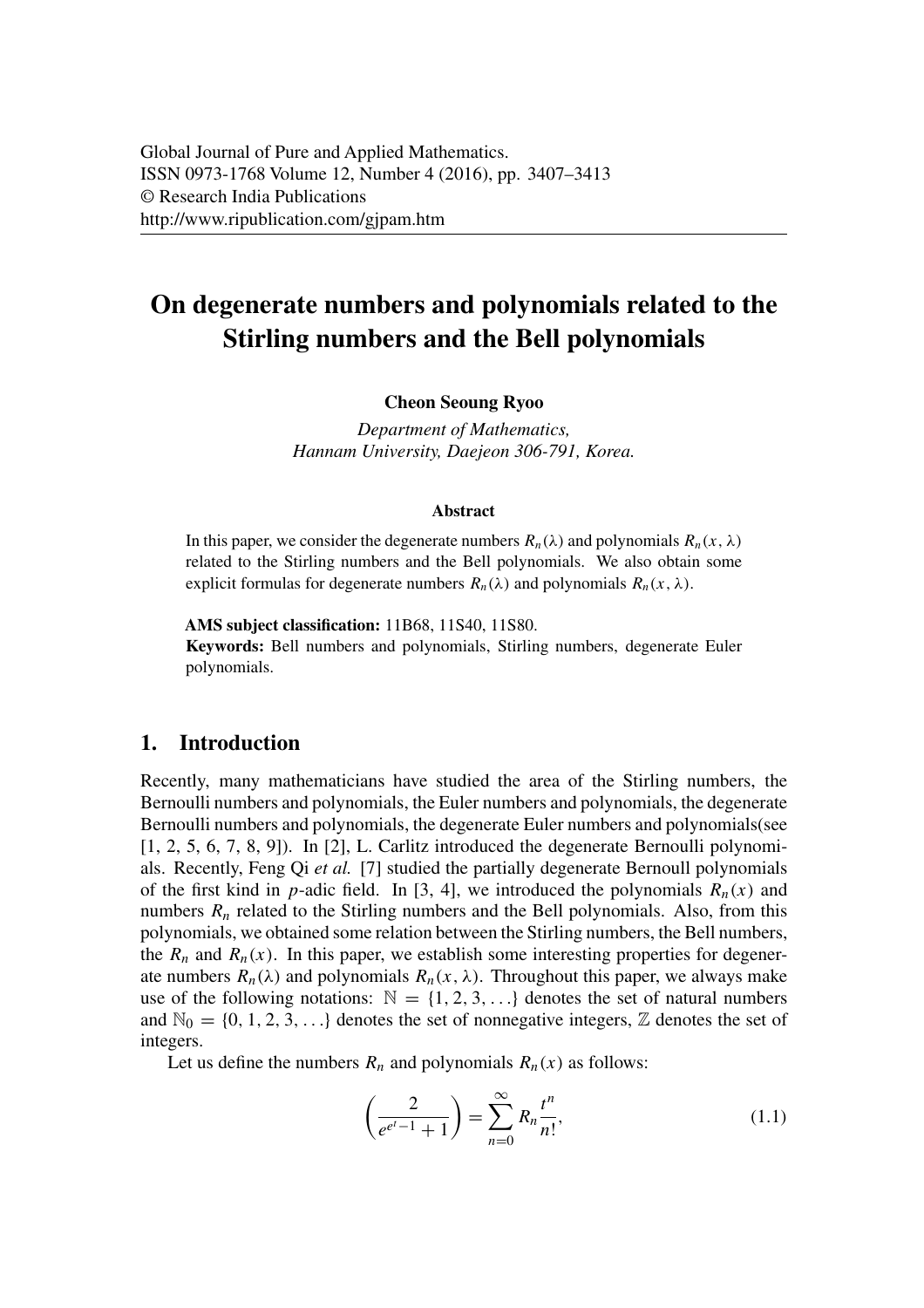3408 *Cheon Seoung Ryoo*

$$
\left(\frac{2}{e^{e^t - 1} + 1}\right) e^{xt} = \sum_{n=0}^{\infty} R_n(x) \frac{t^n}{n!}.
$$
 (1.2)

Observe that if  $x = 0$ , then  $R_n(0) = R_n$ . For more theoretical properties of the numbers  $R_n$  and polynomials  $R_n(x)$ , the readers may refer to [3, 4]. We recall that the classical Stirling numbers of the first kind  $S_1(n, k)$  and  $S_2(n, k)$  are defined by the relations(see [9])

$$
(x)_n = \sum_{k=0}^n S_1(n, k) x^k
$$
 and  $x^n = \sum_{k=0}^n S_2(n, k) (x)_k$ ,

respectively. Here  $(x)_n = x(x-1) \cdots (x-n+1)$  denotes the falling factorial polynomial of order *n*. The numbers  $S_2(n, m)$  also admit a representation in terms of a generating function

$$
\sum_{n=m}^{\infty} S_2(n,m) \frac{t^n}{n!} = \frac{(e^t - 1)^m}{m!}.
$$
 (1.3)

We also have

$$
\sum_{n=m}^{\infty} S_1(n,m) \frac{t^n}{n!} = \frac{(\log(1+t))^m}{m!}.
$$
 (1.4)

The generalized falling factorial  $(x|\lambda)_n$  with increment  $\lambda$  is defined by

$$
(x|\lambda)_n = \prod_{k=0}^{n-1} (x - \lambda k)
$$
\n(1.5)

for positive integer *n*, with the convention  $(x|\lambda)_0 = 1$ ; we may also write

$$
(x|\lambda)_n = \sum_{k=0}^n S_1(n,k)\lambda^{n-k} x^k.
$$
 (1.6)

Note that  $(x|\lambda)$  is a homogeneous polynomials in  $\lambda$  and  $x$  of degree  $n$ , so if  $\lambda \neq 0$  then  $(x|\lambda)_n = \lambda^n (\lambda^{-1}x|1)_n$ . Clearly  $(x|0)_n = x^n$ . We also need the binomial theorem: for a variable *x*,

$$
(1 + \lambda t)^{x/\lambda} = \sum_{n=0}^{\infty} (x|\lambda)_n \frac{t^n}{n!}.
$$
 (1.7)

As well known definition, the Bell polynomials are defined by Bell(1934) as below

$$
\sum_{n=0}^{\infty} B_n(x) \frac{t^n}{n!} = e^{(e^t - 1)x}.
$$
\n(1.8)

Also, let  $S_2(n, k)$  be denote the Stirling numbers of the second kind. Then

$$
B_n(x) = \sum_{k=0}^n S_2(n, k) x^k.
$$
 (1.9)

In the special case,  $B_n(1) = B_n$  are called the *n*-th Bell numbers.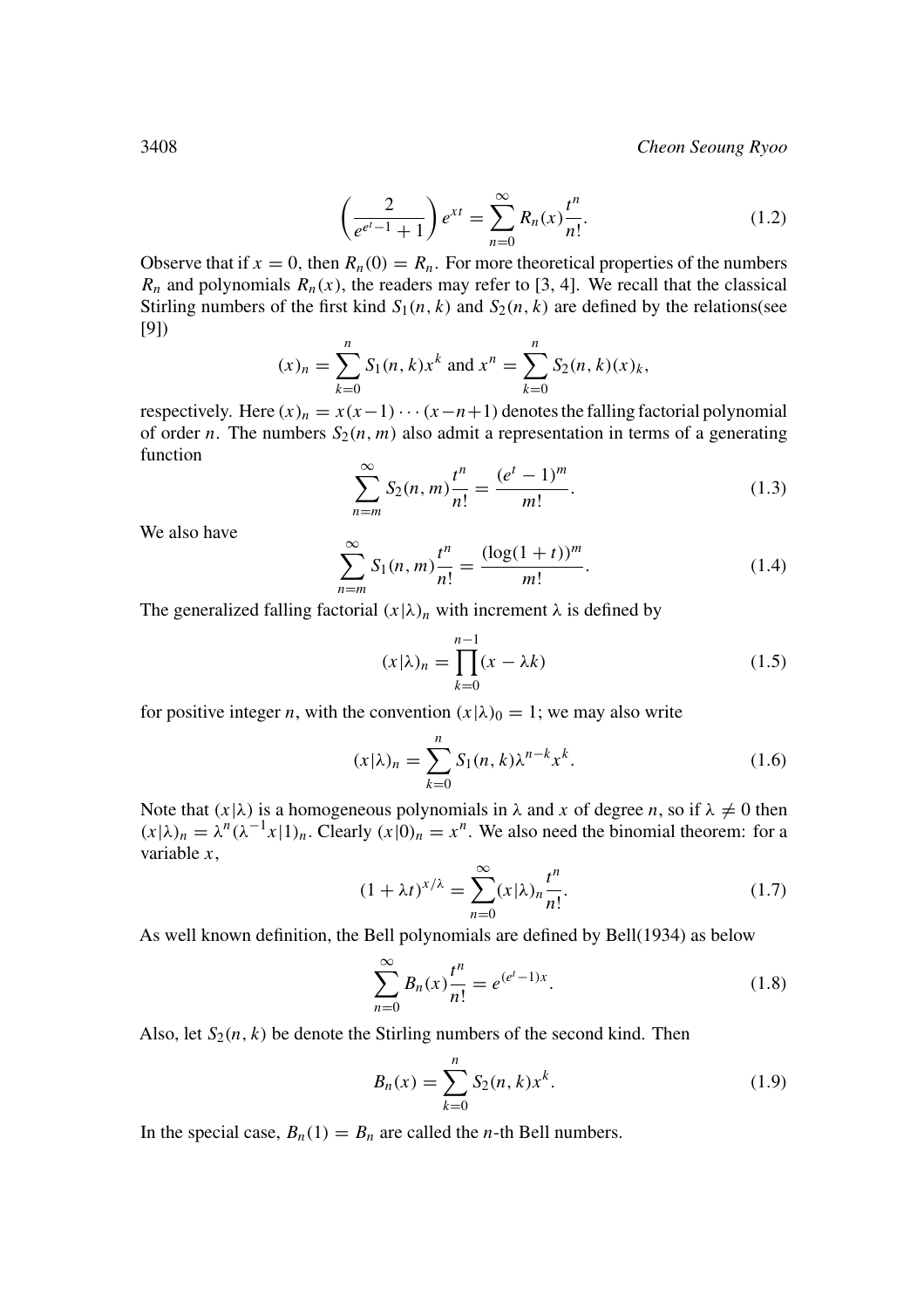*On degenerate numbers and polynomials...* 3409

## **2.** On the degenerate numbers  $R_n(\lambda)$  and polynomials  $R_n(x, \lambda)$

In this section, we define the degenerate numbers  $R_n(\lambda)$  and polynomials  $R_n(x, \lambda)$ , and we obtain explicit formulas for them. For a variable *t*, we consider the degenerate polynomials  $R_n(x, \lambda)$  which are given by the generating function to be

$$
\frac{2}{e^{(1+\lambda t)^{1/\lambda}-1}+1}(1+\lambda t)^{x/\lambda} = \sum_{n=0}^{\infty} R_n(x,\lambda) \frac{t^n}{n!}.
$$
 (2.1)

When  $x = 0$ ,  $R_n(0, \lambda) = R_n(\lambda)$  are called the degenerate numbers  $R_n(\lambda)$ . Note that  $(1 + \lambda t)^{1/\lambda}$  tends to  $e^t$  as  $\lambda \to 0$ .

From  $(2.1)$  and  $(1.2)$ , we note that

$$
\sum_{n=0}^{\infty} \lim_{\lambda \to 0} R_n(x, \lambda) \frac{t^n}{n!} = \lim_{\lambda \to 0} \frac{2}{e^{(1 + \lambda t)^{1/\lambda} - 1} + 1} (1 + \lambda t)^{x/\lambda}
$$

$$
= \sum_{n=0}^{\infty} R_n(x) \frac{t^n}{n!}.
$$

Thus, we get

$$
\lim_{\lambda \to 0} R_n(x, \lambda) = R_n(x), (n \ge 0).
$$

From  $(2.1)$  and  $(1.7)$ , we have

$$
\sum_{n=0}^{\infty} R_n(x, \lambda) \frac{t^n}{n!} = \frac{2}{e^{(1+\lambda t)^{1/\lambda}-1} + 1} (1+\lambda t)^{x/\lambda}
$$

$$
= \left(\sum_{m=0}^{\infty} R_m(\lambda) \frac{t^m}{m!} \right) \left(\sum_{l=0}^{\infty} (x|\lambda)_l \frac{t^l}{l!} \right)
$$

$$
= \sum_{n=0}^{\infty} \left(\sum_{l=0}^n {n \choose l} R_l(\lambda) (x|\lambda)_{n-l} \right) \frac{t^n}{n!}.
$$
(2.2)

Therefore, by (2.1) and (2.2), we obtain the following theorem.

**Theorem 2.1.** For  $n \geq 0$ , we have

$$
R_n(x,\lambda)=\sum_{l=0}^n \binom{n}{l} R_l(\lambda)(x|\lambda)_{n-l}.
$$

Applying binomial theorem and Cauchy's rule for product of two power series will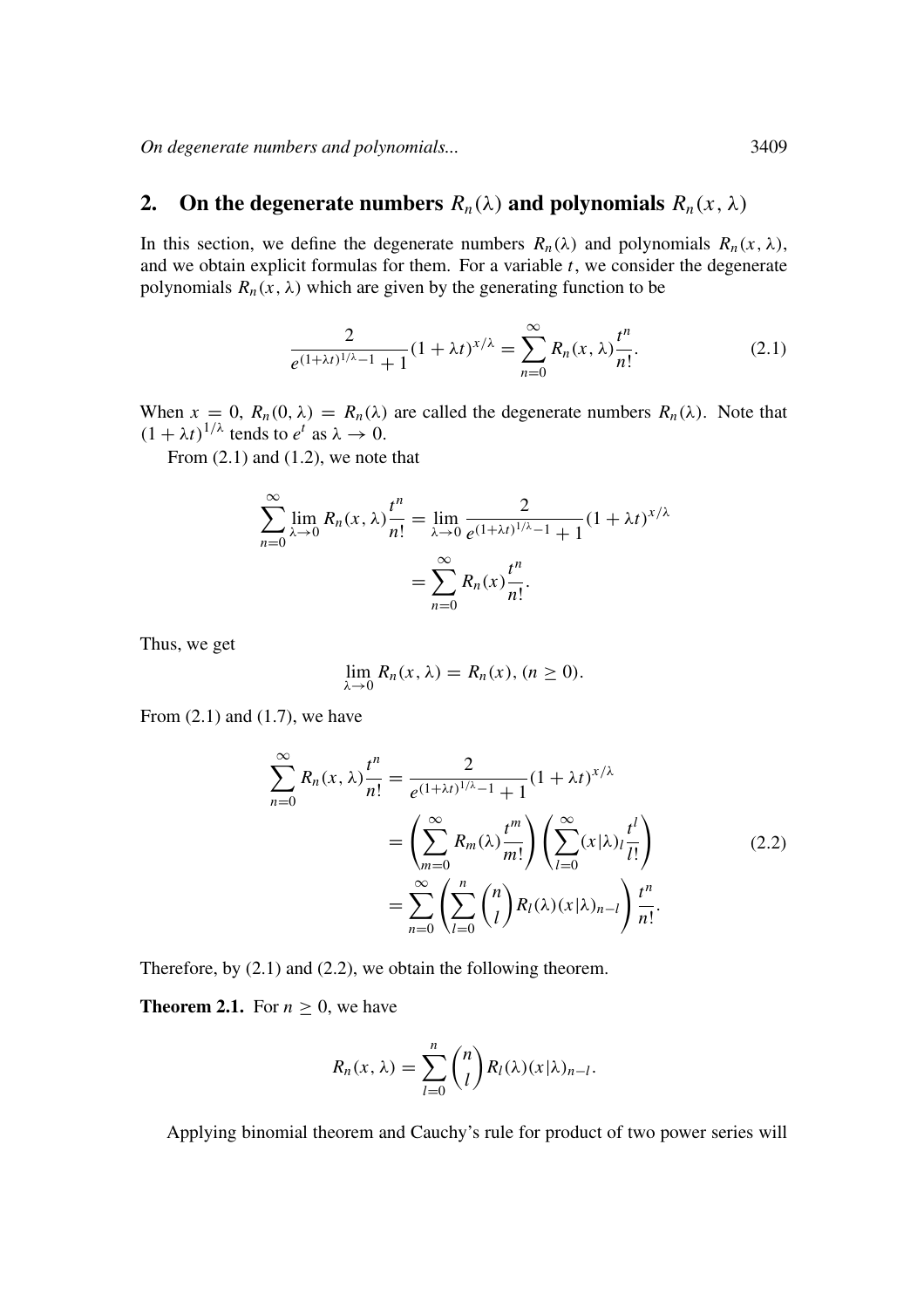yield

$$
2 = (e^{(1+\lambda t)^{1/\lambda}-1} + 1) \sum_{n=0}^{\infty} R_n(\lambda) \frac{t^n}{n!}
$$
  
\n
$$
= (e^{(1+\lambda t)^{1/\lambda}-1}) \sum_{n=0}^{\infty} R_n(\lambda) \frac{t^n}{n!} + \sum_{n=0}^{\infty} R_n(\lambda) \frac{t^n}{n!}
$$
  
\n
$$
= \left(\sum_{n=0}^{\infty} \frac{1}{e} \sum_{k=0}^{\infty} (k|\lambda)_n \frac{1}{k!} \frac{t^n}{n!} \right) \left(\sum_{m=0}^{\infty} R_m(\lambda) \frac{t^m}{m!} \right) + \sum_{n=0}^{\infty} R_n(\lambda) \frac{t^n}{n!}
$$
  
\n
$$
= \sum_{n=0}^{\infty} \left(\sum_{l=0}^n {n \choose l} \frac{1}{e} \sum_{k=0}^{\infty} (k|\lambda)_l \frac{1}{k!} R_{n-l}(\lambda) + R_n(\lambda) \right) \frac{t^n}{n!}.
$$
  
\n(2.3)

By comparing of the coefficients *tn*  $\frac{1}{n!}$  on the both sides of (2.3), we have the following theorem.

**Theorem 2.2.** For  $n \in \mathbb{Z}_+$ , we have

$$
\frac{1}{e}\sum_{l=0}^n \binom{n}{l} \sum_{k=0}^\infty (k|\lambda)_l \frac{1}{k!} R_{n-l}(\lambda) + R_n(\lambda) = \begin{cases} 2, & \text{if } n = 0, \\ 0, & \text{if } n \neq 0. \end{cases}
$$

By  $(2.1)$ , we have

$$
\sum_{n=0}^{\infty} 2(x|\lambda)_n \frac{t^n}{n!} = 2(1+\lambda t)^{x/\lambda}
$$
  
\n
$$
= (e^{(1+\lambda t)^{1/\lambda}-1} + 1) \sum_{n=0}^{\infty} R_n(x,\lambda) \frac{t^n}{n!}
$$
  
\n
$$
= (e^{(1+\lambda t)^{1/\lambda}-1}) \sum_{n=0}^{\infty} R_n(x,\lambda) \frac{t^n}{n!} + \sum_{n=0}^{\infty} R_n(x,\lambda) \frac{t^n}{n!}
$$
  
\n
$$
= \left(\sum_{n=0}^{\infty} \frac{1}{e} \sum_{k=0}^{\infty} (k|\lambda)_n \frac{1}{k!} \frac{t^n}{n!} \right) \left(\sum_{m=0}^{\infty} R_m(x,\lambda) \frac{t^m}{m!} \right) + \sum_{n=0}^{\infty} R_n(x,\lambda) \frac{t^n}{n!}
$$
  
\n
$$
= \sum_{n=0}^{\infty} \left(\sum_{l=0}^n {n \choose l} \frac{1}{e} \sum_{k=0}^{\infty} (k|\lambda)_l \frac{1}{k!} R_{n-l}(x,\lambda) + R_n(\lambda) \right) \frac{t^n}{n!}.
$$
\n(2.4)

Comparing the coefficients of *tn*  $\frac{1}{n!}$  on the both sides of (2.4), we have the following theorem.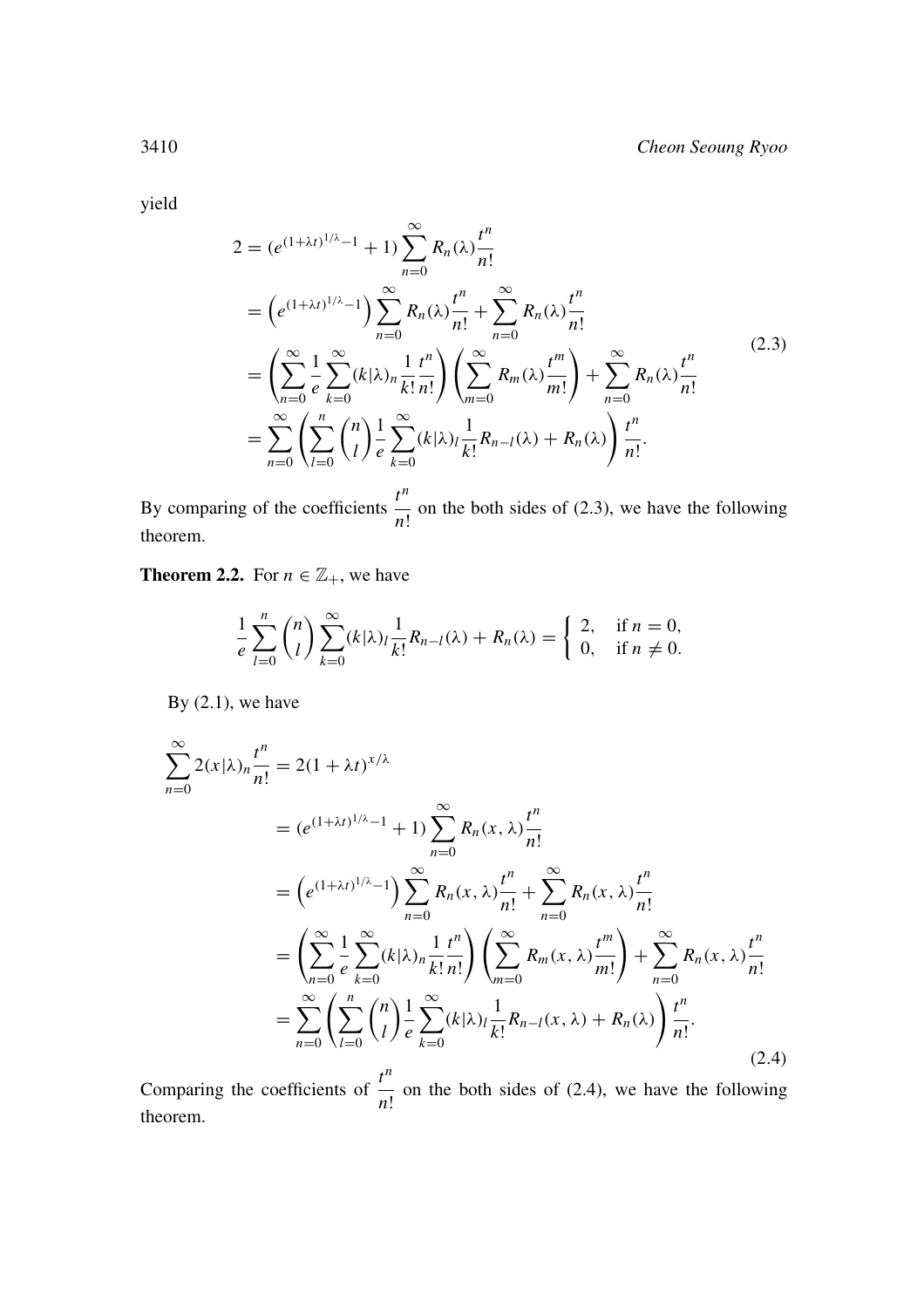*On degenerate numbers and polynomials...* 3411

**Theorem 2.3.** For  $n \in \mathbb{Z}_+$ , we have

$$
\sum_{l=0}^n \binom{n}{l} \sum_{k=0}^\infty (k|\lambda)_l \frac{1}{k!} R_{n-l}(x,\lambda) + R_n(x,\lambda) = 2e(x|\lambda)_n.
$$

By (2.1) and (1.7), we get

$$
\sum_{n=0}^{\infty} R_n(x, \lambda) \frac{t^n}{n!} = 2 \sum_{l=0}^{\infty} (-1)^l e^{-l} e^{l(1+\lambda t)^{1/\lambda}} (1+\lambda t)^{x/\lambda}
$$
  
=  $2 \sum_{l=0}^{\infty} (-1)^l e^{-l} \sum_{k=0}^{\infty} (1+\lambda t)^{k/\lambda} \frac{l^k}{k!} (1+\lambda t)^{x/\lambda}$   
=  $2 \sum_{l=0}^{\infty} (-1)^l e^{-l} \sum_{k=0}^{\infty} l^k (1+\lambda t)^{(k+x)/\lambda} \frac{1}{k!}$   
=  $\sum_{n=0}^{\infty} \left( 2 \sum_{l=0}^{\infty} (-1)^l e^{-l} \sum_{k=0}^{\infty} l^k (k+x|\lambda)_n \frac{1}{k!} \right) \frac{t^n}{n!}.$  (2.5)

By comparing of the coefficients *tn*  $\frac{1}{n!}$  on the both sides of (2.5), we have the following theorem.

**Theorem 2.4.** For  $n \in \mathbb{Z}_+$ , we have

$$
R_n(x, \lambda) = 2 \sum_{l=0}^{\infty} (-1)^l e^{-l} \sum_{k=0}^{\infty} (k + x | \lambda)_n \frac{l^k}{k!}.
$$

From (2.1), we have

$$
\sum_{n=0}^{\infty} R_n(x + y, \lambda) \frac{t^n}{n!} = \frac{2}{e^{(1 + \lambda t)^{1/\lambda} - 1} + 1} (1 + \lambda t)^{(x + y)/\lambda}
$$
  
= 
$$
\frac{2}{e^{(1 + \lambda t)^{1/\lambda} - 1} + 1} (1 + \lambda t)^{x/\lambda} (1 + \lambda t)^{y/\lambda}
$$
  
= 
$$
\left( \sum_{n=0}^{\infty} R_n(x, \lambda) \frac{t^n}{n!} \right) \left( \sum_{n=0}^{\infty} (y | \lambda)_n \frac{t^n}{n!} \right)
$$
  
= 
$$
\sum_{n=0}^{\infty} \left( \sum_{l=0}^n {n \choose l} R_l(x, \lambda) (y | \lambda)_{n-l} \right) \frac{t^n}{n!}.
$$
 (2.6)

Therefore, by (2.6), we have the following theorem.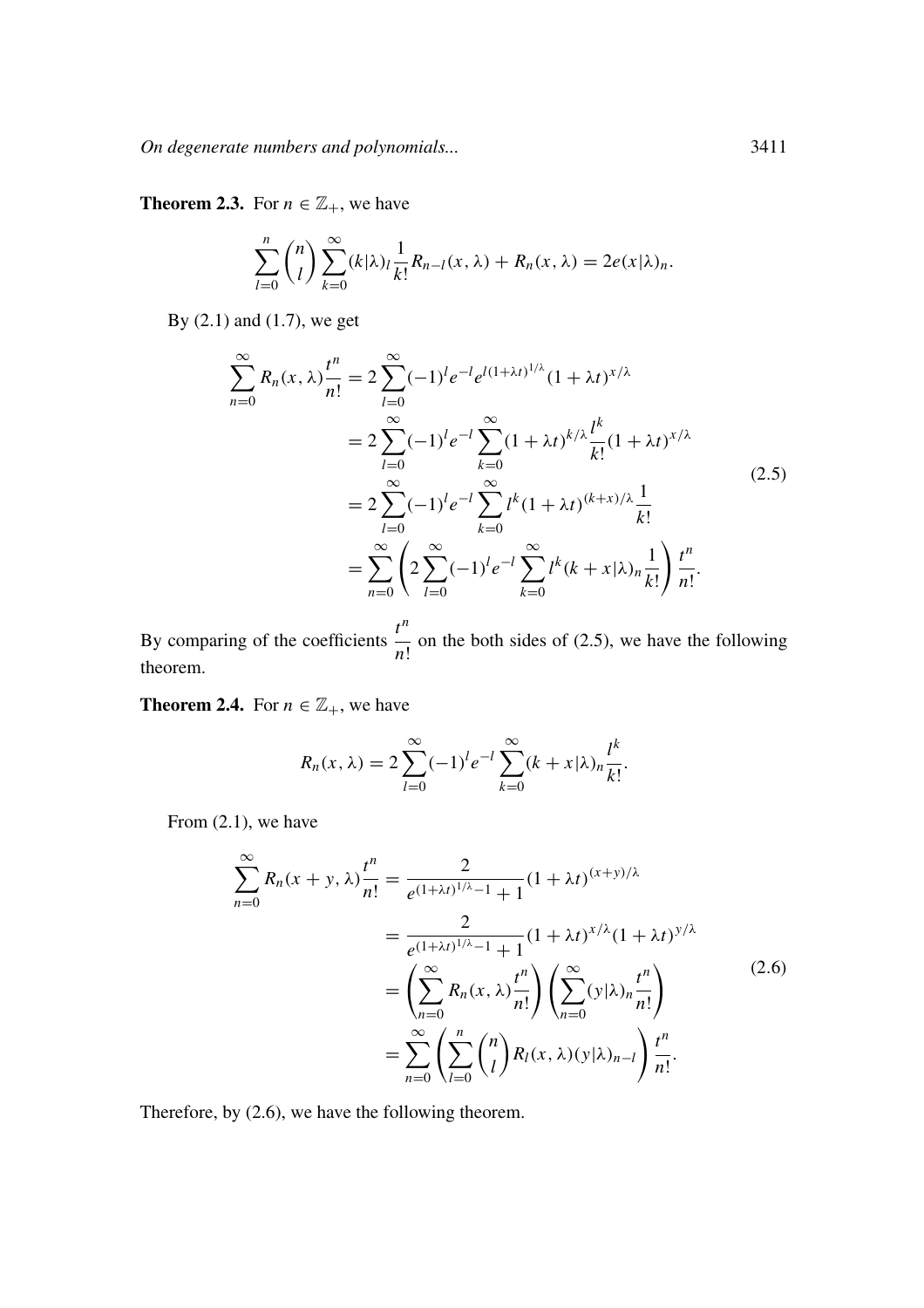## **Theorem 2.5.** For  $n \in \mathbb{Z}_+$ , we have

$$
R_n(x + y, \lambda) = \sum_{k=0}^n {n \choose k} R_k(x, \lambda) (y | \lambda)_{n-k}.
$$

By replacing *t* by  $e^{\lambda t} - 1$  $\frac{1}{\lambda}$  in (2.1), we obtain

$$
\left(\frac{2}{e^{e^t-1}+1}\right)e^{xt} = \sum_{n=0}^{\infty} R_n(x,\lambda) \left(\frac{e^{\lambda t}-1}{\lambda}\right)^n \frac{1}{n!}
$$

$$
= \sum_{n=0}^{\infty} R_n(x,\lambda)\lambda^{-n} \sum_{m=n}^{\infty} S_2(m,n)\lambda^m \frac{t^m}{m!}
$$

$$
= \sum_{m=0}^{\infty} \left(\sum_{n=0}^m R_n(x,\lambda)\lambda^{m-n} S_2(m,n)\right) \frac{t^m}{m!}.
$$
 (2.7)

Thus, by (2.7) and (1.2), we have the following theorem.

**Theorem 2.6.** For  $n \in \mathbb{Z}_+$ , we have

$$
R_m(x) = \sum_{n=0}^m \lambda^{m-n} R_n(x, \lambda) S_2(m, n).
$$

By replacing *t* by  $\log(1 + \lambda t)^{1/\lambda}$  in (1.2), we have

$$
\sum_{n=0}^{\infty} R_n(x) \left( \log(1 + \lambda t)^{1/\lambda} \right)^n \frac{1}{n!} = \frac{2}{e^{(1 + \lambda t)^{2/\lambda} - 1} + 1} (1 + \lambda t)^{x/\lambda}
$$
  
= 
$$
\sum_{m=0}^{\infty} R_m(x, \lambda) \frac{t^m}{m!},
$$
 (2.8)

and

$$
\sum_{n=0}^{\infty} R_n(x) \left( \log(1 + \lambda t)^{1/\lambda} \right)^n \frac{1}{n!} = \sum_{m=0}^{\infty} \left( \sum_{n=0}^m R_n(x) \lambda^{m-n} S_1(m, n) \right) \frac{t^m}{m!}.
$$
 (2.9)

Thus, by (2.8) and (2.9), we have the following theorem.

**Theorem 2.7.** For  $n \in \mathbb{Z}_+$ , we have

$$
R_m(x,\lambda) = \sum_{n=0}^m \lambda^{m-n} R_n(x) S_1(m,n).
$$